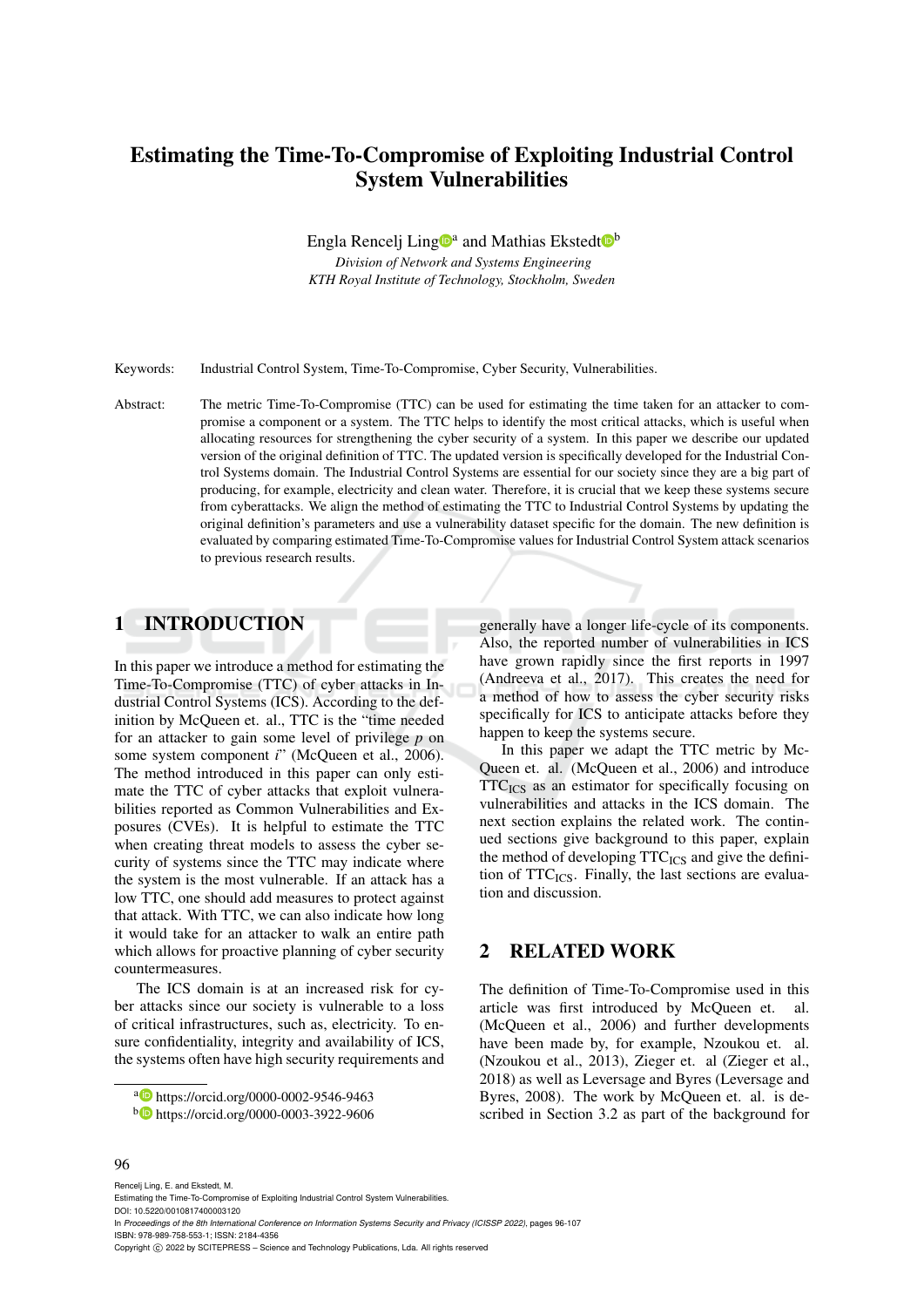this paper. In the work by Nzoukou et. al. the Mean-Time-To-Compromise (MTTC) is calculated for any given network based on the existing known vulnerabilities in addition to zero-day attacks. The authors extend the work by McQueen et. al. by assigning MTTC to exploits and not components with the aim to be more granular. They also aggregate the MTTC of the vulnerabilities by using Bayesian networks. In this way they are able to aggregate the MTTC while taking the dependency between multiple attack steps into consideration. Nzoukou et. al. use values to estimate the probability that a vulnerability can be successfully exploited.

In the work by Zieger et. al. β-TTC is presented, which extends the work by McQueen et. al. in addition to fixing some mathematical flaws. In their work, they separate the TTC based on compromise type by dividing the vulnerabilities into four separate TTC values depending on the types confidentiality, integrity, availability and execution. They also note that the assets that are affected by a vulnerability are often described in vulnerability databases. Therefore one can use a metric of how severe the vulnerability is, such as the Common Vulnerability Scoring System (CVSS) (FIRST, 2021), to estimate the TTC per asset. They also add CVSS values to take the exploit complexity into consideration, similar to the work by Nzoukou et. al. (Nzoukou et al., 2013).

Leversage and Byres (Leversage and Byres, 2008) introduce a Mean Time-To-Compromise (MTTC) interval and a method of how to calculate it. The authors use a modified version of the original TTC (Mc-Queen et al., 2006) where the frequency of reviews of the access control list (ACL) rules are included. They also estimate the TTC based on the average number of vulnerabilities per node within a zone instead of per component and introduce a concept of skill indicator, which they use to replace McQueen et. al.'s value of fraction of vulnerabilities that are exploitable based on skill level.

There is also related work with a similar objective to find the time taken or likelihood of a successful attack in ICS. In the article by Zhang et. al. (Zhang et al., 2013), ten SCADA attacks are analyzed and given three different parameters. *P* is the probability of the attack occuring in a SCADA system, *k* is the value for how easy the attack is to perform and *l* is the value for how severe impact of the attack is. Since the TTC is related to how easy an attack is to perform, given that an easy attack is faster to perform, TTC is correlated to *k*.

Finally, there is also related work looking at assigning probability distributions of attacks instead of TTC (Xiong et al., 2021). One reason for an attack

to have a low probability distribution could be that the TTC is high and the attacker is therefore more likely to successfully use another attack. The authors used different types of information sources to gain the probability distributions, including vulnerability databases.

### 3 BACKGROUND

There is previous research that constitutes the foundation of  $TTC_{ICS}$ . Firstly, the  $TTC_{ICS}$  has been aligned to the ICS domain by using a dataset of ICS vulnerabilities compiled by Thomas and Chothia (Thomas and Chothia, 2020). The dataset made it possible to develop  $TTC_{ICS}$  since they did the work of compiling ICS specific vulnerabilities and classifying these. Secondly, the original TTC by McQueen et. al. has been the basis when creating  $TTC<sub>ICS</sub>$ . In this section we provide background to both the ICS vulnerability dataset and the original TTC definition.

## 3.1 Vulnerability Dataset for Industrial Control Systems

To create a representative TTC metric for ICS, we use an ICS specific vulnerability dataset (Thomas and Chothia, 2020). The ICS vulnerability dataset was compiled with the aim to increase understanding of ICS vulnerabilities. In the dataset, there are 2740 ICS specific known vulnerabilities as of 3rd of September  $2020<sup>1</sup>$ , after removing rejected ones, whereas, for instance, the National Vulnerability Database  $(NUD)^2$ has a total number of more than 150,000 vulnerabilities for all domains.

The dataset by Thomas and Chothia enabled us to make the TTC metric developed in this paper ICS specific since they not only scraped the vulnerabilities databases for ICS vulnerabilitites but also categorized the vulnerabilities. From the dataset, we use the parameters as seen in Table 3 for estimating the  $TTC_{ICS}$ . The severity of vulnerability is represented by a Common Vulnerability Scoring System (CVSS) value (FIRST, 2021). The CVSS is described with a CVSS base score. Part of this base score is the CVSS exploitability sub score. The exploitability sub score is calculated by taking the attack vector, attack complexity, privilege required and user inter-

 $1$ esorics2020-dataset https://github.com/UoB-RITICS/esorics2020-dataset [Accessed 24 November 2021]

<sup>2</sup>National Vulnerability Database https://nvd.nist.gov/ [Accessed 24 November 2021]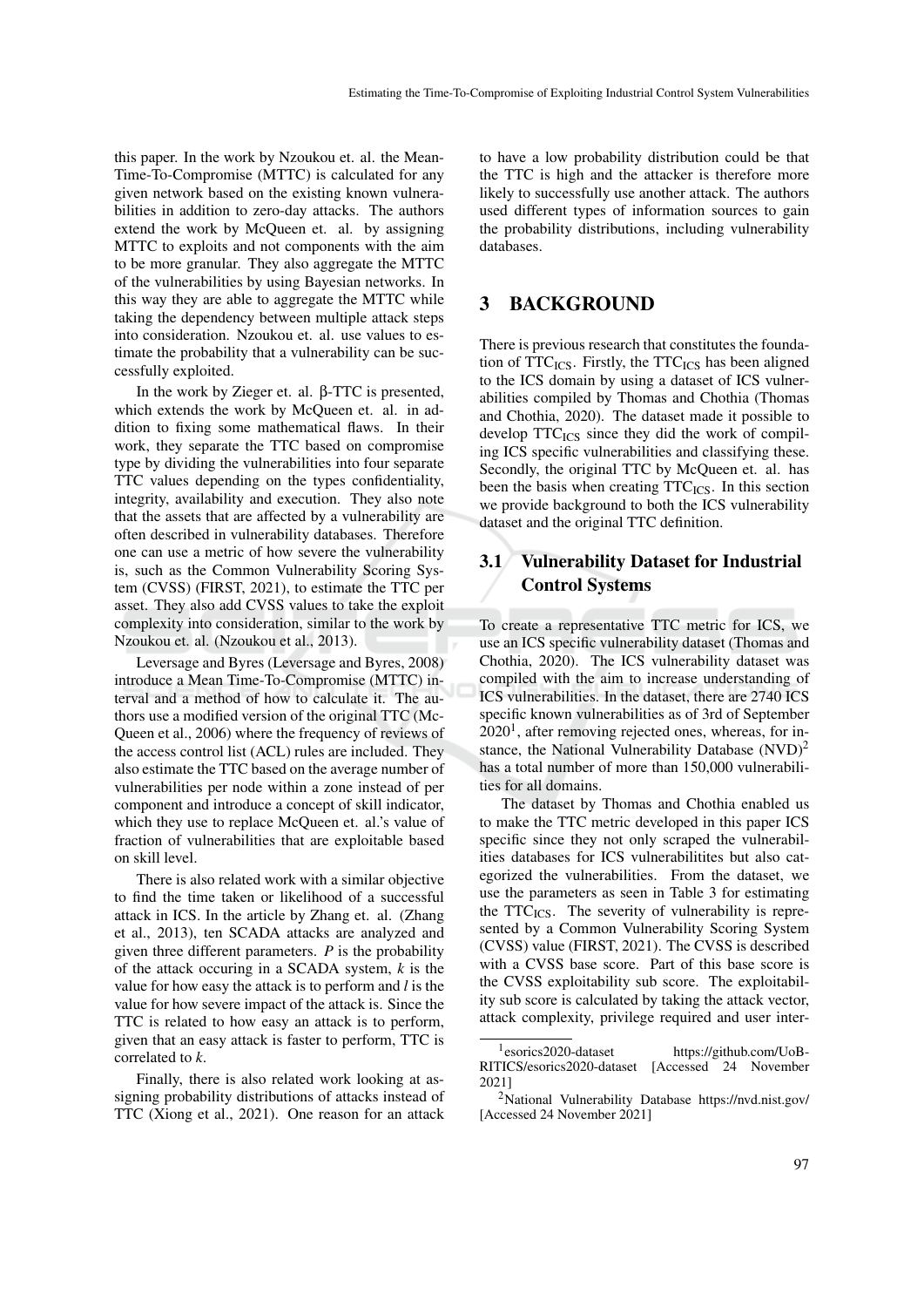Table 1: The new categories for vulnerabilities as proposed by Thomas and Chothia for the ICS vulnerability dataset (Thomas and Chothia, 2020).

| Category                                   |  |  |
|--------------------------------------------|--|--|
| <b>Access Control Privilege Escalation</b> |  |  |
| and Authentication Weaknesses              |  |  |
| Default Credentials                        |  |  |
| Denial of Service and Resource Exhaustion  |  |  |
| <b>Exposed Sensitive Data</b>              |  |  |
| Memory and Buffer Management               |  |  |
| Permissions and Resource                   |  |  |
| Weak and Broken Cryptography               |  |  |
| Web-based Weaknesses                       |  |  |

action into consideration. The other part of the CVSS base score is the impact score, which defines how severe the impact of exploiting the vulnerability would be. Even though we do not consider impact, but are more interested in how difficult the attack is to perform, we use both the base score and exploitability score in  $TTC_{ICS}$ . This is because the CVSS version 2 does not include exploitability scores in the dataset. The dataset also includes new categories and product types assigned by the creators of the dataset. They assigned the vulnerabilities to eight new main categories. The eight categories, found in Table 1, cover 95% of the vulnerabilities and the remaining vulnerabilities are added to a ninth category of *Other*. They also assigned product types, such as *Sensor* and *RTU* to the vulnerabilities. A full list of the product types are in Table 2.

## 3.2 Time-To-Compromise by McQueen et. al.

The work in this paper extends the TTC metric as first presented by McQueen et. al. (McQueen et al., 2006). Please note that not all of the McQueens original work has been included in the TTC<sub>ICS</sub>. The choice was made to base TTC<sub>ICS</sub> on McQueens original TTC despite further developments that have been made since those developments did not completely align with the aim of developing an ICS specific TTC. For example, in the work by Zieger et. al. they solve a mathematical flaw for a variable that is not included in the  $TTC_{ICS}$ (Zieger et al., 2018). This variable is the estimated number of tries required by an attacker to try vulnerabilities before finding one that they can exploit. In  $TTC_{ICS}$ , this is a fixed number as described in Section 4, where all of our adaptions are described. The definition of TTC according to McQueen et. al. is provided in this section.

In the work by McQueen et. al., the TTC is calculated for a specific component in a system. In their

Table 2: The new product types for vulnerabilities as proposed by Thomas and Chothia for the ICS vulnerability dataset (Thomas and Chothia, 2020).



work, the TTC is estimated by dividing the calculation into three processes. Their method is that the probability for the attacker to be in the different processes and the time taken to complete that processes are calculated individually and then summed up. In the first process, there is at least one available exploit and one known vulnerability for the component. In the second process, there is at least one vulnerability but no known exploit available, and the third process is the identification of new vulnerabilities and exploits. The third process runs in parallel to the first two processes. The TTC is estimated based on the attacker skill levels, which are novice, beginner, intermediate and expert. The TTC decrease as the skill level increase since, according to McQueen et. al., a higher skilled attacker would have more exploits available to use.

Below is a summary of TTC, for more details we kindly refer to the original paper. Equation 1 gives the likelihood for the attacker to be in process  $1, P_1$ , and Equation 2 is the time taken to complete process 1,  $t_1$ . Equation 3 and 4 estimates the same for process 2. Equation 5 calculates the time taken to complete process 3. Considering that we assume process 3 to run in parallel with process 1 and 2, the probability to be in process 3 is always 1. Equation 6 combines all processes to estimate the final TTC.

Process 1 is calculated according to search theory as used by Major when modeling terrorism risk (Major, 2002) and the assumption is made that the avail-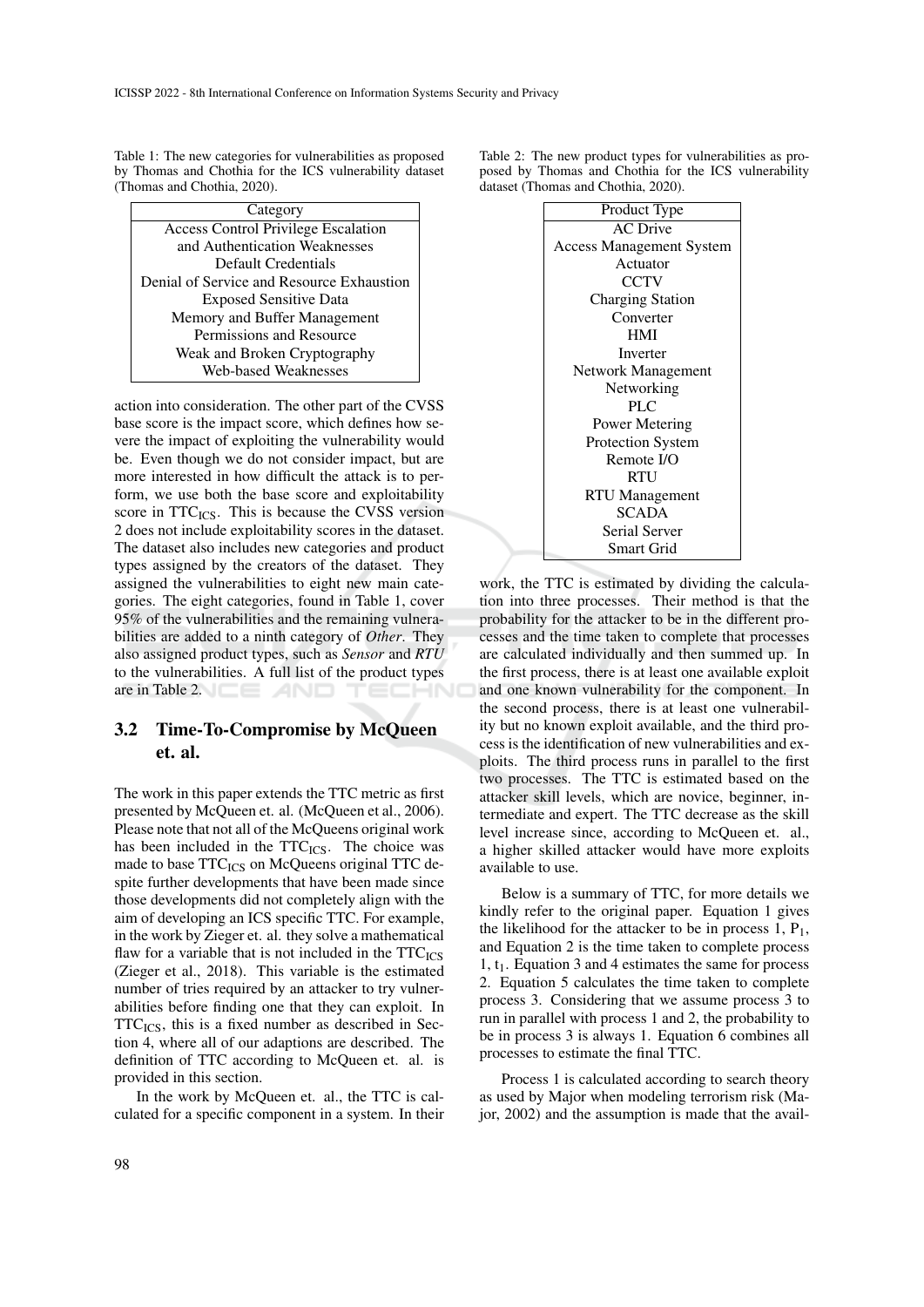| Parameter                 | Description                                             |  |
|---------------------------|---------------------------------------------------------|--|
| cvss_exploitability_score | <b>CVSS Exploitability Score</b>                        |  |
| cvss base score           | <b>CVSS Base Score</b>                                  |  |
| u new cat                 | Category of the CVE as detected by the dataset creators |  |
| u other cat               | Details of "Other" category of the CVE                  |  |
| u_product_type            | Type of product                                         |  |
| u_sys_created             | ICS advisory creation date                              |  |

Table 3: Parameters used from the ICS vulnerability dataset (Thomas and Chothia, 2020) for estimating TTC<sub>ICS</sub>.

able exploits are uniformly distributed over the vulnerabilities. The probability of the attacker to be in process 1 increases as the number of vulnerabilities for the component and number of available exploits increase and the total number of vulnerabilities decrease, but will never reach 1.

$$
P_1 = 1 - e^{-\nu m/k} \tag{1}
$$

where  $\nu$  is the number of vulnerabilities for the component that existed in the Internet - Categorization of Attacks Toolkit (ICAT) database, which has since been replaced by the National Vulnerability Database (NVD) (NIST, 2021). *k* is the total number of vulnerabilities that were available in the same database. *m* is the number of exploits available to the hacker based on skill level. For a novice the value of m is 50 based on the number of exploits that existed in Metasploit and that were easy to use. Metasploit is a software used for performing exploits (Metasploit, 2021). This value is then exponentially extrapolated for the next skill levels to be 150, 250 and 450 for beginner, intermediate and expert, respectively.

$$
t_1 = 1 \, day \tag{2}
$$

where  $t_1$  is defined as 1 working day or 8 hours by McQueen. They based this value on experiment results by Jonsson and Olovsson (Jonsson and Olovsson, 1997).

$$
P_2 = e^{-vm/k} = 1 - P_1 \tag{3}
$$

where  $P_I$  is Equation 1 described above.

$$
t_2 = 5.8 \times ET \tag{4}
$$

where *ET* is the expected number of vulnerabilities that an attacker would try to find or create an exploit for. *ET* is calculated by a formula that takes into consideration variables, such as, the number of vulnerabilities for the component. After the attacker is successful in finding the vulnerability that they can exploit, the tries end. The value of 5.8 is the average time from the vulnerability announcement to when an exploit is available in days according to a report referenced by McQueen et. al. This value is used to estimate the time taken for each of the tries.

$$
t_3 = ((V/AM) - 0.5) * 30.42 + 5.8
$$
 (5)

where *V/AM* is the inverse of the fraction of vulnerabilities that are exploitable based on skill level and the value of 30.42 is the Mean-Time-Between-Vulnerabilities (MTBV) in days. The inverse of the fraction of vulnerabilities that are exploitable is used because for every vulnerability, the attacker would need on average 1/f vulnerability and exploit pairs to find one that is usable for them depending on skill level. McQueen et. al. values of f are 1, 0.55, 0.30, 0.15, starting with the expert and ending with the novice. The MTBV is multiplied by this scaling factor and is then divided by half since they consider that on average the half point of the fault cycle is the starting point. The reasoning for this may be that half way through the fault cycle is where the vulnerability is most likely found.

$$
T = t_1 * P_1 + t_2 * (1 - P_1) * (1 - u) + t_3 * u * (1 - P_1)
$$
\n(6)

where *T* is the expected time-to-compromise,  $u = (1 (AM/V)$ <sup>v</sup>, which is the probability that Process 2 is unsuccessful ( $u=1$  if  $V=0$ ) and AM/V is fraction of vulnerabilities that are exploitable for a specific skill level.

As seen in the equations above, the original TTC depends on readily available exploits as well as the fraction of vulnerabilities that are exploitable and the estimated number of tries to exploit based on the attacker's skill level. There are also several fixed value parameters.

# 4 DEVELOPING AND DEFINING **TTC**<sub>ICS</sub>

In this section the method of developing  $TTC_{ICS}$  and its definition is described. Estimating the TTC by dividing the equation into three different processes as in the original TTC has been kept. The TTC method was developed in 2006 and have several fixed values based on the research available at that time. The adjustments that have been made are outlined in the following subsections. The last subsection includes how to represent the  $TTC_{ICS}$ .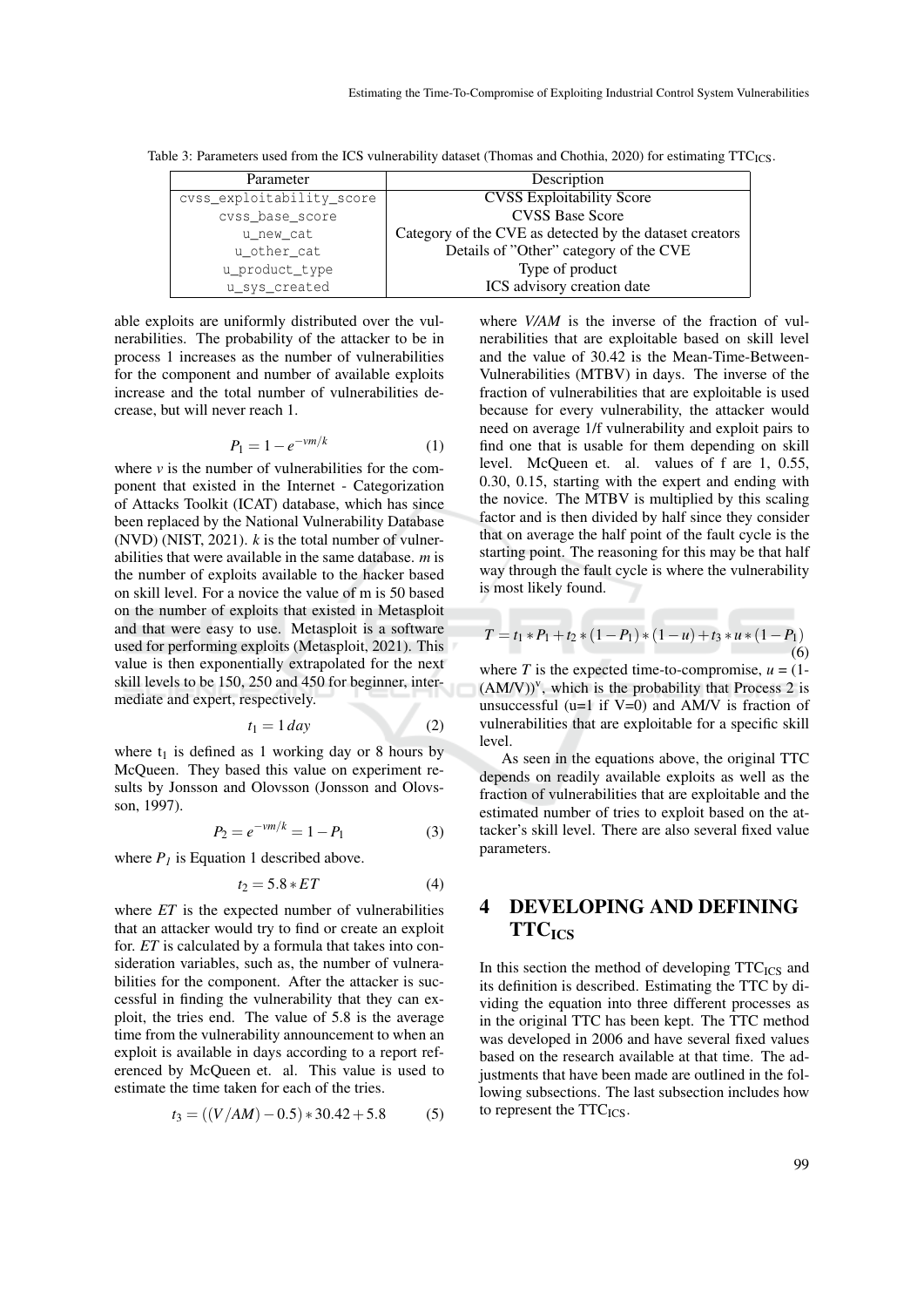### 4.1 Process 1

As seen in Equation 7, process 1 of  $TTC_{ICS}$  includes five different parameters. There are two parameters for the number of vulnerabilities,  $k$  and  $v$ , as well as the number of exploits available *m*. These three parameters have been updated as described in the following sections. We have also added the parameters *c2* and *c3* to add the vulnerabilities CVSS values into the equation. For vulnerabilities of CVSS version 2, the average base score is used and for vulnerabilities of CVSS version 3, the average exploitability score is used. This is because the vulnerabilities that are CVSS version 2 do not have an exploitability score in the dataset we use. For vulnerabilities of version 3, we use the exploitability score and for the ones with version 2, we use the base score.

$$
P_1 = 1 - e^{-vm/k}, t_1 = 1 * ((10/c2 + 3, 9/c3)2) days
$$
\n(7)

where  $\nu$  is the total number of vulnerabilities of that type component for that type attack (Thomas and Chothia, 2020), *m* is the number of exploits available to the hacker based on skill level, *k* is the total number of vulnerabilities (Thomas and Chothia, 2020), *c2* is the average CVSS of version 2 vulnerabilities and *c3* is the average CVSS of version 3 vulnerabilities.

#### 4.1.1 Number of Vulnerabilities (*v* and *k*)

The *v* parameter is the total number of vulnerabilities for that specific component and *k* is the total number of vulnerabilities found in the database. In  $TTC_{ICS}$ , the source of the vulnerability information was updated to be the ICS specific vulnerability dataset as described in Section 3.1 (Thomas and Chothia, 2020) for both of these parameters.

The value of  $\nu$  is found by filtering the ICS vulnerability database (Thomas and Chothia, 2020) to find the total number of vulnerabilities for that type of component and type of attack. The filter is based on u\_new\_cat, u\_other\_cat and u\_product\_type as described in Table 3. For example, to find the value for access control attacks on an HMI, u\_new\_cat is filtered by "Access control" and u\_product\_type by "HMI".

The value of  $k$  is 2740 at the time of writing this article, since that is the total number of vulnerabilities in the dataset used (Thomas and Chothia, 2020) after removing rejected entries. The average CVSS value for the vulnerabilities is calculated by taking the average CVSS value of all the vulnerabilities for the component and attack category as found in the ICS vulnerability dataset (Thomas and Chothia, 2020).

#### 4.1.2 Number of Available Exploits (*m*)

The number of exploits available to the attacker has been updated in TTC<sub>ICS</sub> since there are many more exploits now compared to when the original TTC was developed. In the original TTC, the number of exploits available for a novice was set to be 50 based on the number of trivial exploits in Metasploit. The authors then extrapolated exponentially from 50 to get the values 50 to 450 available exploits depending on skill level. We decide to mimic the approach of using Metasploit, since it is still one of the most common penetration testing tools which includes many exploits. Metasploit also ranks the exploits according to how reliable they are, which allows us to make assumptions of which exploits would be usable depending on the attacker skill-level (Rapid7, 2020).

One drawback is that the exploits in metasploit are not ICS specific. There are tools similar to Metasploit that are ICS specific, but they contain very few exploits<sup>3</sup>. Another drawback is that few Metasploit exploits are ICS specific compared to other frameworks (Ashcraft et al., 2020). But since Metasploit is free compared to the other two frameworks and is therefore considered to deserve extra attention according to Ashcraft et. al. (Ashcraft et al., 2020). We also acknowledge that there are more than  $44\,000$  exploits<sup>4</sup> that exist and only a few of them are included in Metasploit where there are at this point in time 2142 exploits for any given domain. A whitepaper showed that 8% of ICS/OT CVEs had a public exploit in 2020 (Baines, 2021). Considering the 2740 vulnerabilities in the ICS vulnerability dataset, if we take 8% of these vulnerabilities, almost 220 public exploits would be expected to exist for the ICS domain. Considering that there is, to our knowledge, no data available for which of the more than 44 000 exploits that are ICS specific, we use the Metasploit exploits database and search through it to find the exploits to use in the estimation of TTC.

The value *m* is achieved by looking at the number of exploits available to the attacker based on skill level. The number of exploits available depending on skill level is calculated based on exploit data from Metasploit. Using the Metasploit search function, one can find specific exploit types based on skill level, called rank by Metasploit. Metasploit divides its exploits into 7 different ranks depending on how reliable they are to perform (Rapid7, 2020). We assume that an expert attacker can perform all exploits because of their high skill level, but a novice can only perform

 $3$ https://github.com/w3h/isf and https://github.com/dark-lbp/isf [Accessed 24 November 2021]

<sup>4</sup>https://www.exploit-db.com/ [Accessed: 24 November 2021]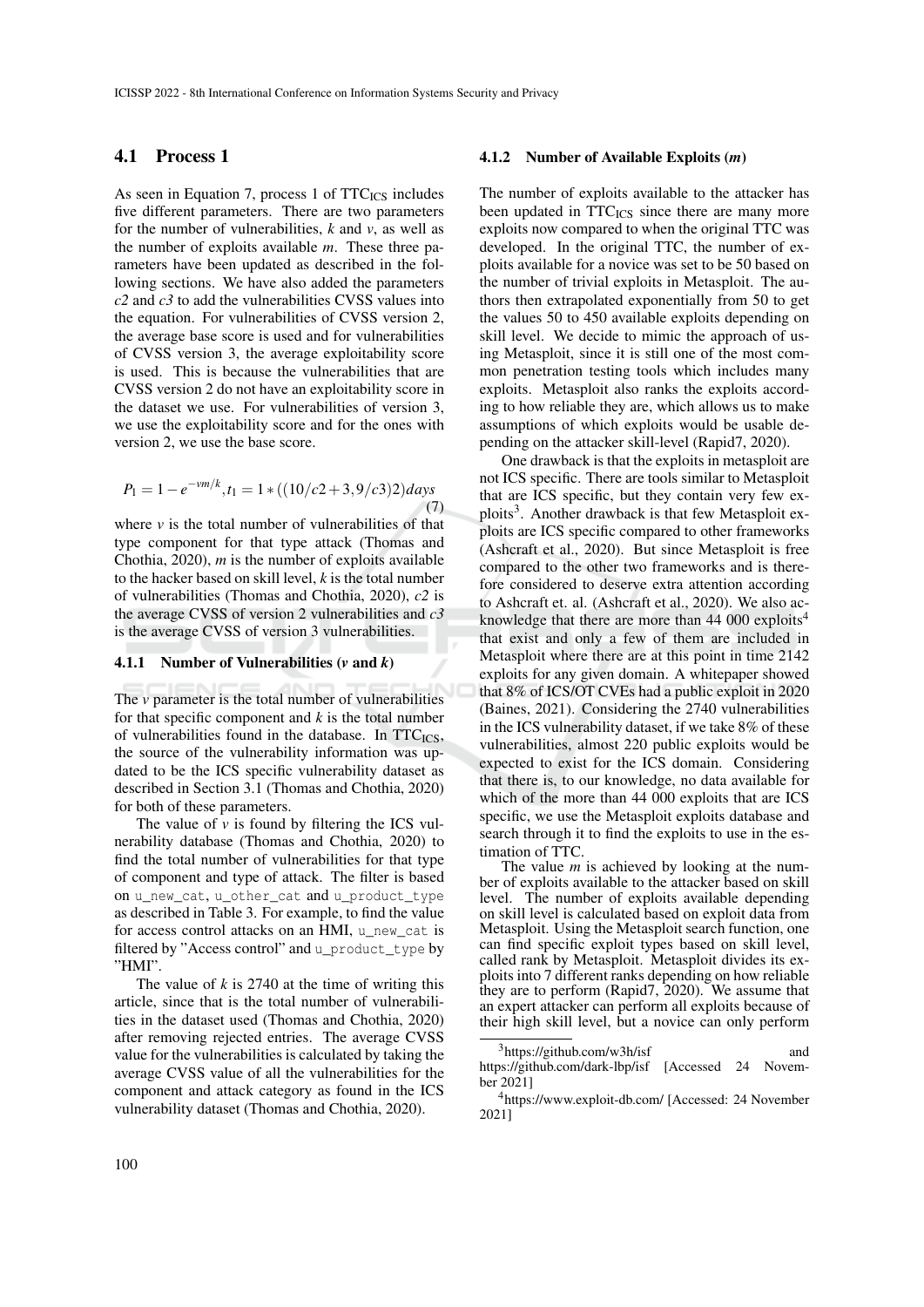exploits with ranking "Excellent" or "Great". Those exploits are the most reliable and easy to use. For example, to find the number of exploits with access control as part of the description, at skill level excellent, the following search command is used:

search description:"access control" type:exploit rank:excellent

The search runs through the module descriptions since the exploits are not assigned categories of the type of attack. Because the exploits in Metasploit are not categorized, the categories assigned in the vulnerability dataset can be used as the search terms when finding exploits in Metasploit. The 7 different ranks of Metasploit have been divided up based on the 4 different skill levels of  $TTC_{ICS}$  according to the list below.

- Expert: Low + Manual + *All exploits in Intermediate category*
- Intermediate: Normal + Average + *All exploits in Beginner category*
- Beginner: Good + *All exploits in Novice category*
- Novice: Excellent + Great

#### 4.1.3 Time to Complete Process 1 ( *t1*)

In the original TTC, the  $t_I$  value was based on experiment results from 1997 where it was suggested that 2 attackers could on average successfully compromise a component in 4 hours. McQueen et. al. assumed from those results that it would on average 8 hours or 1 day for one attacker. We chose to update this value inspired by previous related works.

Similar to the work by Nzoukou et. al (Nzoukou et al., 2013) and Zieger et. al. (Zieger et al., 2018) the Common Vulnerability Scoring System (CVSS) values are included in the method of calculating the time taken to complete process 1, the variable *t1*. The CVSS is a framework used to calculate the severity of vulnerabilities. We add CVSS values so that the exploitability of the different vulnerabilities is taken into consideration and not only the quantity of them. We calculate the average CVSS base score for vulnerabilities of CVSS version 2, and the average of the exploitability score for vulnerabilities of CVSS version 3, since the CVSS version 2 does not include exploitability scores. Adding CVSS values also adds flexibility for the attack abstraction level. For example, on the one hand, one can choose to estimate the TTC for a specific vulnerability and component and use the specific CVSS for that. On the other hand, one can combine CVSS values for several vulnerabilities to estimate the TTC for a component based on the type of attack.

#### 4.2 Process 2

The parameters for estimating the likelihood for an attacker to be in process  $2(P_2)$ , as seen in Equation 8, is not described further in this section. The parameters *v*, *m* and *k* have been described in previous sections.

$$
P_2 = e^{-\nu m/k} = 1 - P_1 \tag{8}
$$

Estimating the time that it would take the attacker to complete process 2 has been updated and is described in the following subsection.

#### 4.2.1 Time to Complete Process 2 (*t2*)

Process 2 is that there is a vulnerability but no readily available exploit. Therefore, the time to complete process 2 is the time taken to create a new exploit for a known vulnerability. In the original TTC, this value is taken from a report published in 2004, but a newer report shows that the time taken to develop a workable exploit for a known vulnerability is usually between 6 to 37 days with a median value of 22 days (Ablon and Bogart, 2017). The report is not ICS specific but we use this information since we are not aware of any data stating that the time to develop an exploit is different for the ICS domain compared to any other domain. The choice was made to use the range of days and distribute it based on skill level. Based on the report, we estimate that a novice would take 37 days, beginner 27 days, intermediate 16 days and expert 6 days by dividing the range uniformly between the four skill levels.

#### 4.3 Process 3

Since process 3, the identification of new vulnerabilities and developing new exploits, runs in parallel to the other two processes, we do not estimate the probability to be in process 3. Regarding the time taken to complete process 3 there are three parameters to consider, as seen in Equation 9. One of them is the time taken to create an exploit for a known vulnerability (*t2*) and the other two are the fraction of vulnerabilities that are exploitable (*f*) and the Mean Time Between Vulnerabilities (*b*).

$$
t_3 = (f' - 0.5) * b + t_2 \tag{9}
$$

where  $t_2$  is the number of days taken to develop a new exploit,  $f'$  is the inverse of the fraction of vulnerabilities that are exploitable based on skill level and *b* is the Mean-Time-Between-Vulnerabilities (MTBV) in days as calculated from the ICS advisory creation day.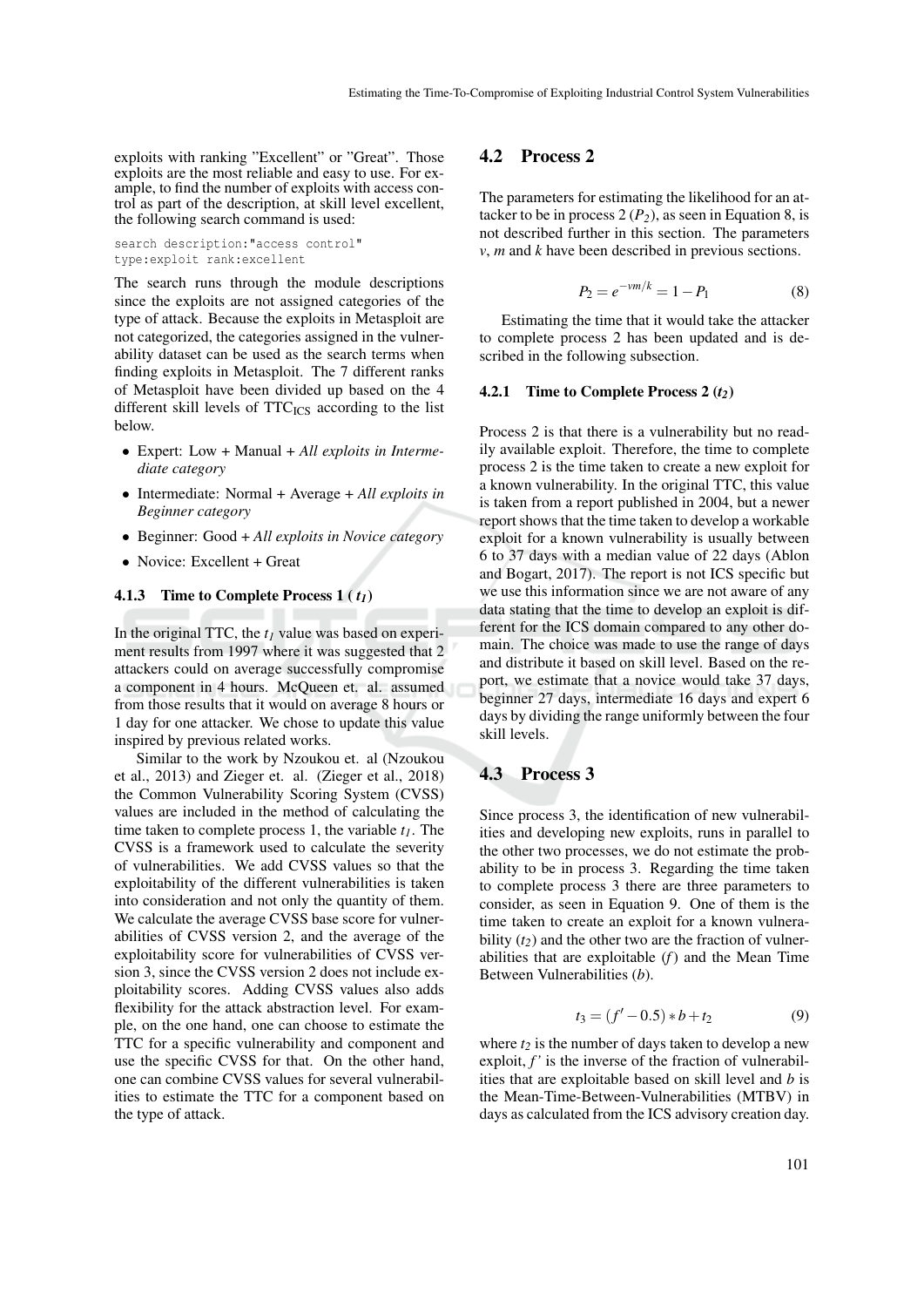| Skill level  | <b>CVSS</b> Exploitability Range | <b>Exploitable Vulnerabilities</b> | Fraction of Exploitable<br>Vulnerabilities |
|--------------|----------------------------------|------------------------------------|--------------------------------------------|
| Expert       | $0.1 - 3.9$                      | 1916                               |                                            |
| Intermediate | $0.1 - 3$                        | 966                                | 0.50                                       |
| Beginner     | $0.1 - 2.1$                      | 455                                | 0.24                                       |
| Novice       | $0.1 - 1.2$                      | 105                                | 0.05                                       |

Table 4: The number and fraction of vulnerabilities that are exploitable based on skill level.

### 4.3.1 The Fraction of Vulnerabilities That Are Exploitable (*f*)

In  $TTC_{ICS}$  the estimated fraction of vulnerabilities that are exploitable based on skill level is estimated based on the CVSS exploitability score as found in the ICS vulnerability dataset (Thomas and Chothia, 2020). The exploitability score instead of the complete CVSS score is used because we are interested in how many of the vulnerabilities are exploitable and not in the severity of specific vulnerability. The complete CVSS also includes an estimate of the impact of exploiting the vulnerability, which we do not consider as a parameter when estimating the difficulty of performing the exploit. 1916 of the records had the score assigned from values 0.3 to 3.9. The other records did not have an assigned score since they are of CVSS level 2 and for that reason we do not consider those vulnerabilities. This score is divided into four ranges based on the different skill levels. We also take into consideration the theoretical span of the exploitability score according to the CVSS calculator (FIRST, 2021), which is 0.1 to 3.9. When estimating the fraction of vulnerabilities that are exploitable, we take all of the vulnerabilities in the dataset into consideration to gain an overall indication of ICS vulnerabilities that would be exploitable to the skill level. We assume that a vulnerability with exploitability score between 0.1 and 1.2 could be exploitable by a novice, the score 0.1 to 2.1 by a beginner, and so on. Based on this range, the fraction of vulnerabilities that are exploitable based on skill level is estimated as seen in Table 4. The vulnerabilities in the dataset have exploitability scores of 1.2, 1.8, 2.8 and 3.9. Given the chosen range, each of these 4 different scores are separated into 4 different skill levels.

Comparing the values 1, 0.5, 0.24 and 0.05, they are similar to those used by McQueen et. al., namely  $1, 0.55, 0.30, 0.15$ . In the equation for  $t_3$  the inverse of the fraction of vulnerabilities that are exploitable are used according to McQueen et. al.'s original TTC.

#### 4.3.2 Mean-Time Between Vulnerabilities (*b*)

The value of the Mean-Time Between Vulnerabilities (MTBV) have been updated based on the ICS advi-

sory disclosure dates of the vulnerabilities (Thomas and Chothia, 2020). The MTBV is calculated for the specific scenario when estimating the TTC. But, if the no vulnerabilities exists in the dataset for the given scenario, the average number between the disclosures for all vulnerabilities is used. This was calculated to be 3.21 days. The MTBV is a difficult value to estimate considering, for example, that a study showed how the related Time Between Vulnerability Disclosure (TBVD) can generally vary over 500% depending on the product (Johnson et al., 2016). By using the database, it is possible to first filter out the disclosure dates for a specific product type and then calculate the MTBV. To calculate the MTBV we first sort the disclosure date to be in order and calculate the number of days between each date. The average of these number of days is calculated to find the mean time between vulnerability disclosure. We make the assumption that this value is the MTBV since we cannot know when the vulnerability was found, but only when it was disclosed.

### 4.4 The Complete  $TTC_{ICS}$

The probability of the attacker to be in process 1 and the time taken for the attacker to complete processes 1, 2 and 3 are combined and results in the final  $TTC<sub>ICS</sub>$ , as seen in Equation 10.

: ATIONS

$$
T = t_1 * P_1 + t_2 * (1 - P_1) * (1 - u) + t_3 * u * (1 - P_1)
$$
  
(10)

where  $T$  is the expected time-to-compromise,  $u = (1$  $f$ <sup>v</sup>, which is the probability that Process 2 is unsuccessful where v is the number of vulnerabilities and *f* is fraction of vulnerabilities that are exploitable for a specific skill level. Also,  $u=1$  if  $v=0$ .

The final  $TTC_{ICS}$  results in four values of TTC depending on the different attacker skill levels. We suggest that these four values are represented as a probability distribution since the attacker skill level is most often unknown. In this way one can estimate the TTC as a probability distribution which takes the different skill levels into consideration.

When investigating the best method of how to represent the  $TTC<sub>ICS</sub>$ , different distributions were sur-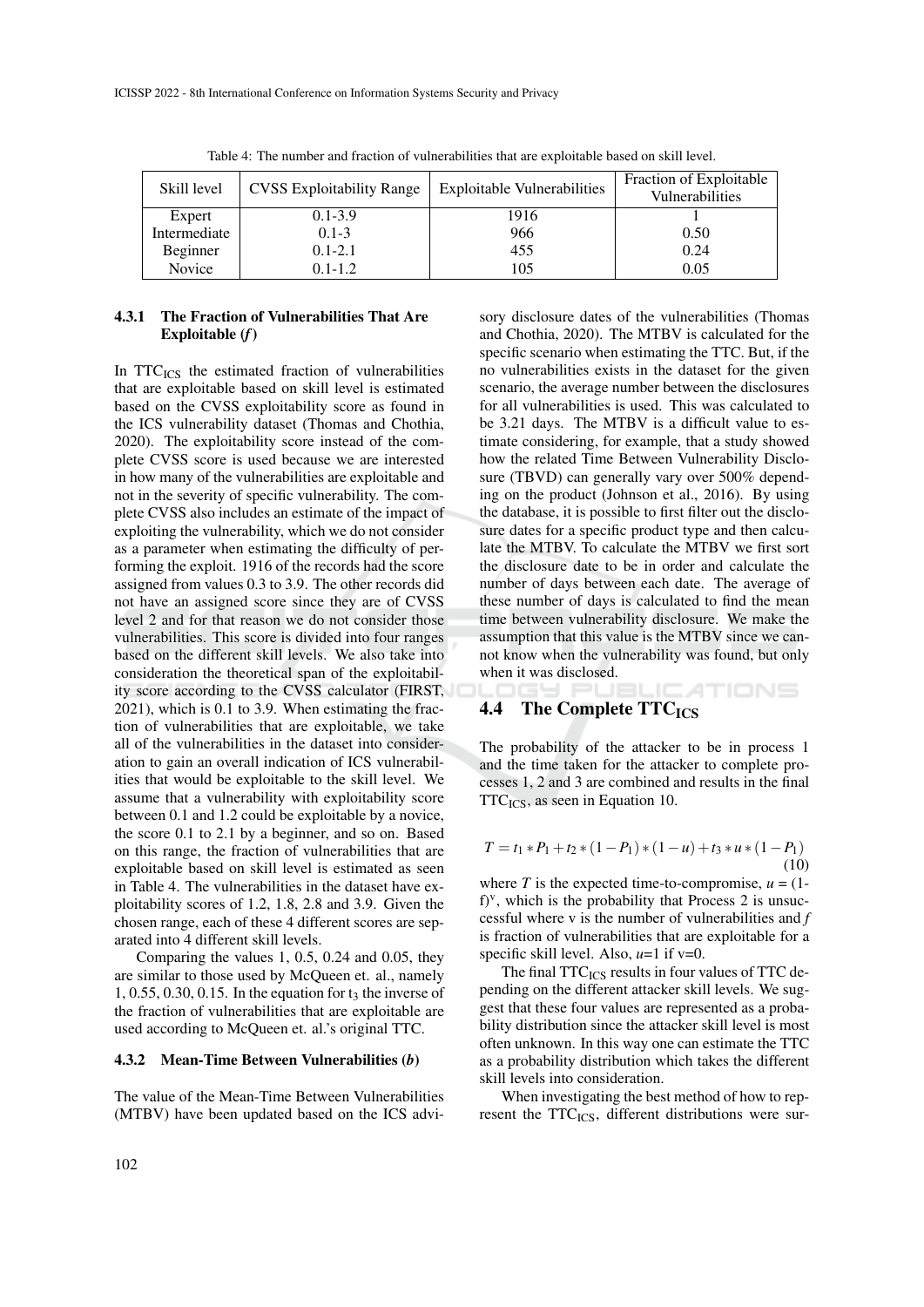| Scenario                                              | Category            | Product Type      |  |  |
|-------------------------------------------------------|---------------------|-------------------|--|--|
| 1 Intrusion in the Substation HMI                     | Access control      | <b>HMI</b>        |  |  |
| 2 MITM Attack between Control Center and Substation   | Information leakage | Networking        |  |  |
| 3 Access to RTU                                       | Access control      | <b>RTU</b>        |  |  |
| 4 Intrusion in Protective Relay                       | Access control      | Protection system |  |  |
| 5 Malicious Codes in Substation Network               | Code injection      | Networking        |  |  |
| 6 Intrusion through Corporation LAN to Substation LAN | Access control      | Networking        |  |  |

ECHNO

Table 5: The categories and product types of the attack scenarios.

veyed. In the work by Holm (Holm, 2014) it was shown that the log-normal distribution is the best fit when modeling the time to compromise of a system based on analysing data intrusions on computer systems. They did not, however consider the skill-level of the attacker. The log-normal distribution was compared to exponential, Weibull, gamma, and the twoparameter generalized Pareto. On the other hand, the work by Paulauskas et. al. claims that normal is the best distribution (Paulauskas and Garsva, 2008). Even though the classification of attackers is complicated, the skill level can be divided into 4 levels (Mavroeidis et al., 2021). We choose to estimate the TTC values for 4 different skill levels and show the final  $TTC_{ICS}$ as a log-normal distribution. By doing this we do not have to consider skill level as a continuous value during the TTC estimation but instead show the final probability distribution.

## 5 EVALUATION

 $TTC_{ICS}$  is evaluated by comparing the estimated values to results found in previous research. A discussion for the aptness of this method can be found in Section 6.

The method of estimating  $TTC_{ICS}$  is evaluated by comparing it to the frequency of successful attacks as calculated by Zhang et. al. (Zhang et al., 2014). This paper is chosen because their method does not use CVSS or vulnerability databases. We make the assumption that an attack that is more frequently successful would result in a lower TTC and vice versa. At the same time, we acknowledge that the TTC of an attack include more parameters and that the frequency of success is only one of those factors.

Zhang et. al analyzed six different attack scenarios related to power grids as found in Table 5. The frequency of success are calculated by using Bayesian attack graphs where the probability of the attacker to succeed in each sub-goal of the graph is influenced by the attacker skill level and potential countermeasures. Even though the scenarios include subgoals we choose to extract the main attack and main compromised component of the scenario to enable a compar-

ison to  $TTC<sub>ICS</sub>$ . This is because they only estimate the frequency of success for the complete scenario. These main attacks and compromised components can be found in Table 5 as categories and product types for each scenario.

The first scenario "Intrusion in the Substation HMI" describes how the attacker gains malicious access to the substation by scanning the network to identify the substation and then runs a brute-force or dictionary attack. The attacker then finds the HMI IP address and access it. We choose to simplify this scenario to be an access control attack on the HMI since that is the main attack in the scenario. Scenario 2 "Man-in-the-Middle (MITM) Attack between Control Center and Substation" describes how the traffic between the Control Center and substation is compromised by installing an eavesdropper and that false data is injected. The eavesdropper may have been installed by exploiting a vulnerability. This scenario we simplify as information leakage on networking. The third scenario "Access to RTU" describes how an attacker can identify a modem (modulation and demodulation) device of the substation and gain access to the RTU via the modem. This scenario we simplify as access control on the RTU. The forth scenario "Intrusion in Protective Relay" describes how an attacker can gain malicious access to a protective relay after the attacker have already gained access to the substation. This scenario we simplify as access control and for protection system, which is the product type name used in the ICS vulnerability database. Scenario 5 "Malicious Codes in Substation Network" explains how an attacker can inject malicious code into the substation and we simplify this as code injection for networking. The last and sixth scenario "Intrusion through Corporation LAN to Substation LAN" describes how an attacker can attack a substation via the corporate LAN. We consider this as an access control attack on networking.

The six different scenarios' category and product type from Table 5 are used for estimating the  $TTC_{ICS}$ . The first attack scenario is malicious access to the HMI. To calculate the  $TTC<sub>ICS</sub>$ , the ICS vulnerability dataset is firstly filtered by category "Access Control" and product type "HMI". There are in total 10 vul-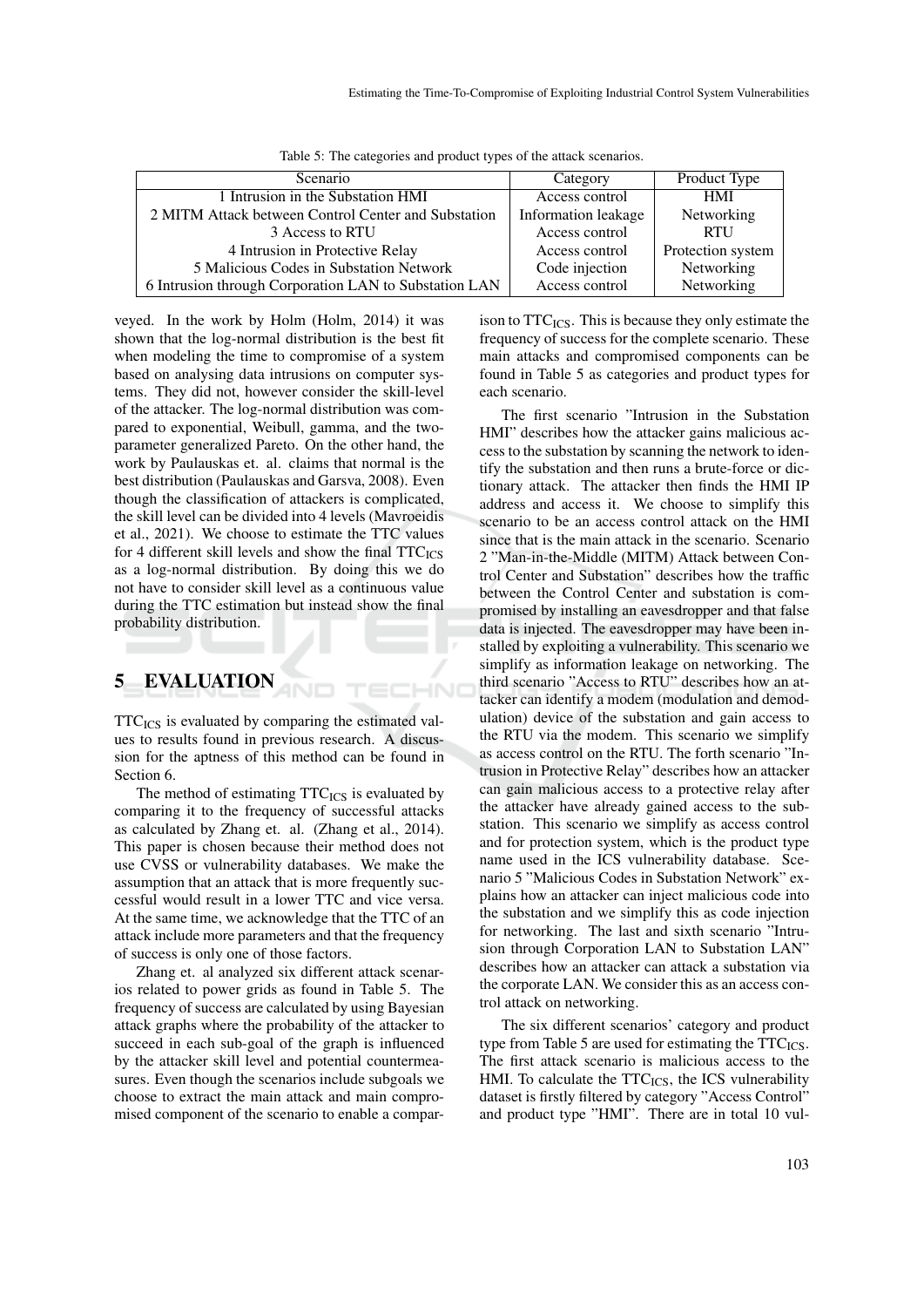

Figure 1: Figure comparing the frequency of successful attacks estimated by Zhang et. al. (Zhang et al., 2014) and estimated TTC<sub>ICS</sub> for the different scenarios.

nerabilities found, which gives the value of *v*. Then the Metasploit exploit database is searched to find the number of exploits available for an access control attack. The value of RANK depends on the Metasploit exploit ranking that is described in Section 4. This resulted in *m*= 15, 15, 30, 33. The value of *k* is 2740 as described in the Section 4, which is the total number of vulnerabilities in the dataset. The Mean Time Between Vulnerabilties (MTBV) was calculated to be 322 days for product HMI and category of access control. The average and rounded CVSS value of the access control vulnerabilities for HMI is 6,7 for version 2 and 2,6 for version 3. The final  $TTC_{ICS}$  values are 5, 15, 97 and 3594 days rounded to days for expert, intermediate, beginner and novice skill levels.

The  $TTC_{ICS}$  for the next five scenarios were also estimated so that the difficulty of performing the attacks could be compared to the frequency of successful attacks estimated by Zhang et. al. (Zhang et al., 2014). They found that the frequency of successful attack was, sorted from high to low, scenario 3, 4, 2, 5, 6 and 1. This means that according to their results, scenario 3 was most frequency successful and scenario 1 the least frequently successful. The higher skilled attackers always had the highest frequency of successful attacks, and the lowest the least. For  $TTC_{ICS}$ the result was 4, 5, 3, 6, 1 and 2 when comparing the arithmetic mean, where scenario 4 has the lowest  $TTC_{ICS}$  and scenario 2 the highest.

Figure 2 shows the resulting log normal distribution for the  $TTC_{ICS}$  of the different scenario as described in Zhang et. al. (Zhang et al., 2014). The log normal distribution is calculated by using the geometrical mean and standard deviation of the log normal values for the different scenarios TTC, per skill level. Most scenarios follow a similar pattern where the probability of a low TTC value is high, meaning

that the TTC is most likely low. But, there are two exceptions as seen in Figure 2, which did not exist for the results by Zhang et. al. (Zhang et al., 2014). Scenario 4 has a peak in the Probability Distribution Function (PDF) of around 8 days, indicating that it is most likely that the TTC of scenario 4 is 8 days rather than around 1 day for most other scenarios. Scenario 2 has an overall lower PDF for a low TTC, meaning that it is less likely to compromise fast. However, the probability that it is compromised at all is higher when the number of days increased. Scenario 4 had only 3 vulnerabilities in the dataset, with 0 MTBV and the lowest average CVSS value of the scenarios. This combined leads to a lower  $TTC_{ICS}$  value. Scenario 2 had 1 exploit readily available for the attacker and a MTBV of 265,17. This combined leads to a higher TTC<sub>ICS</sub> value.

One conclusion that our calculations seems to suggest is that it is easier to successfully gain access to a protection system than to perform information leakage on networking equipment. This is also indicated according to an analysis of the U.S. Electric Sector, "Strong passwords, authentication, and data encryption may seem to be obvious measures to employ when remote access to ICS networks or devices is necessary, but are often overlooked or ignored." (Mission Support Center, 2017). The difficulty of performing an information leakage attack on networking equipment may be because this equipment is used to communicate within the ICS and does not transcend to remote networks. Since the vulnerability dataset contains vulnerabilities for ICS, it may be true that information leakage attacks are difficult in ICS networking equipment but not in a general IT system.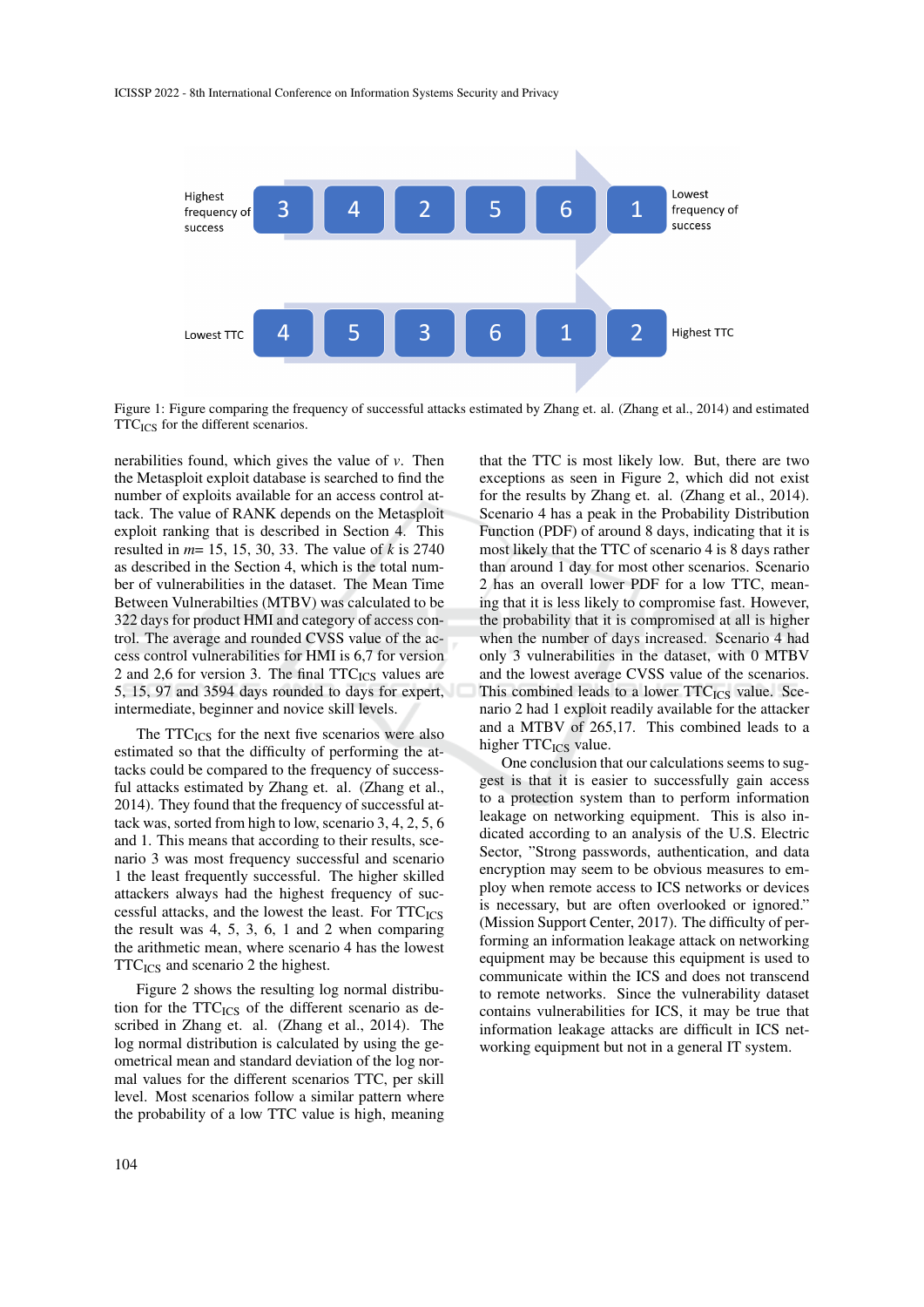

Figure 2: The log-normal probability distribution of TTC<sub>ICS</sub> of the scenario 1-6 for the first 30 days.

## 6 DISCUSSION

A good method of how to evaluate  $TTC_{ICS}$  would be to find the TTC of an attack that has happened in the past and see if the times are similar. However, it may be that different attackers would take different amount of time to perform the same attack. Also, it appears that it is common for attackers to linger in the environment for reconnaissance before the attack is performed (Maynard et al., 2020), which makes it difficult to know the TTC. Nonetheless, information regarding how long attacks take are not readily available to the best of our knowledge. In the evaluation, we use information regarding the frequency of successful attacks instead. We also acknowledge that the scenarios of the evaluation combine IT and ICS infrastructure. This combination affects the accuracy of the evaluation since the  $TTC_{ICS}$  aims to estimate the  $TTC$ specifically in the ICS domain. One potential method of evaluation could be to observe participants in hacking competitions and track the time it takes for them to solve the different challenges. Another method could be to use machine learning and estimating the time taken for an attack based on a larger dataset. However, if this larger dataset existed, the machine learning approach would be a good indication of TTC on its own.

In this paper, TTC is used as an estimate of likelihood and time taken to compromise a component in the ICS domain. The TTC concept is easy to grasp, especially in the power systems domain where the concept Time-To-Failure (TTF) is very familiar. The TTC is used to estimate the TTC for compromising vulnerabilities that are found in an ICS vulnerability dataset (Thomas and Chothia, 2020). We have used the concept of TTC as defined by McQueen et. al. (McQueen et al., 2006) and changed it according to our purpose and by including new research since the first TTC was developed in 2005.

There are alternatives to estimating which attack that an attacker is most likely to perform, rather than looking at the TTC of the attacks. In Threat Model Quantification (TMQ), they consider which action an attacker would take based on information regarding past attacks, interviews with professionals and reports from attackers describing their end goals (Garcia and Zonouz, 2014). Our method of estimating TTC is mostly reliant on information found in databases, which makes it less subjective but it also raises the question of the reliability of the dataset used. In the work by Thomas et. al (Thomas and Chothia, 2020) the categories and vulnerability detection methods for the dataset used for  $TTC_{ICS}$  was validated. The validation was done by assessing the categories on 6 months of new data and by applying the different categories to vulnerabilities found in a range of ICS products. TTC<sub>ICS</sub> is based on the original TTC so one should also consider how reliable the original TTC is. To the best of our knowledge, there is no criticism to the concept of the definition of TTC by Mc-Queen et. al. There are however criticisms regarding some specifics to their equation, such as, the parameters used.

It is not possible to estimate the TTC for all types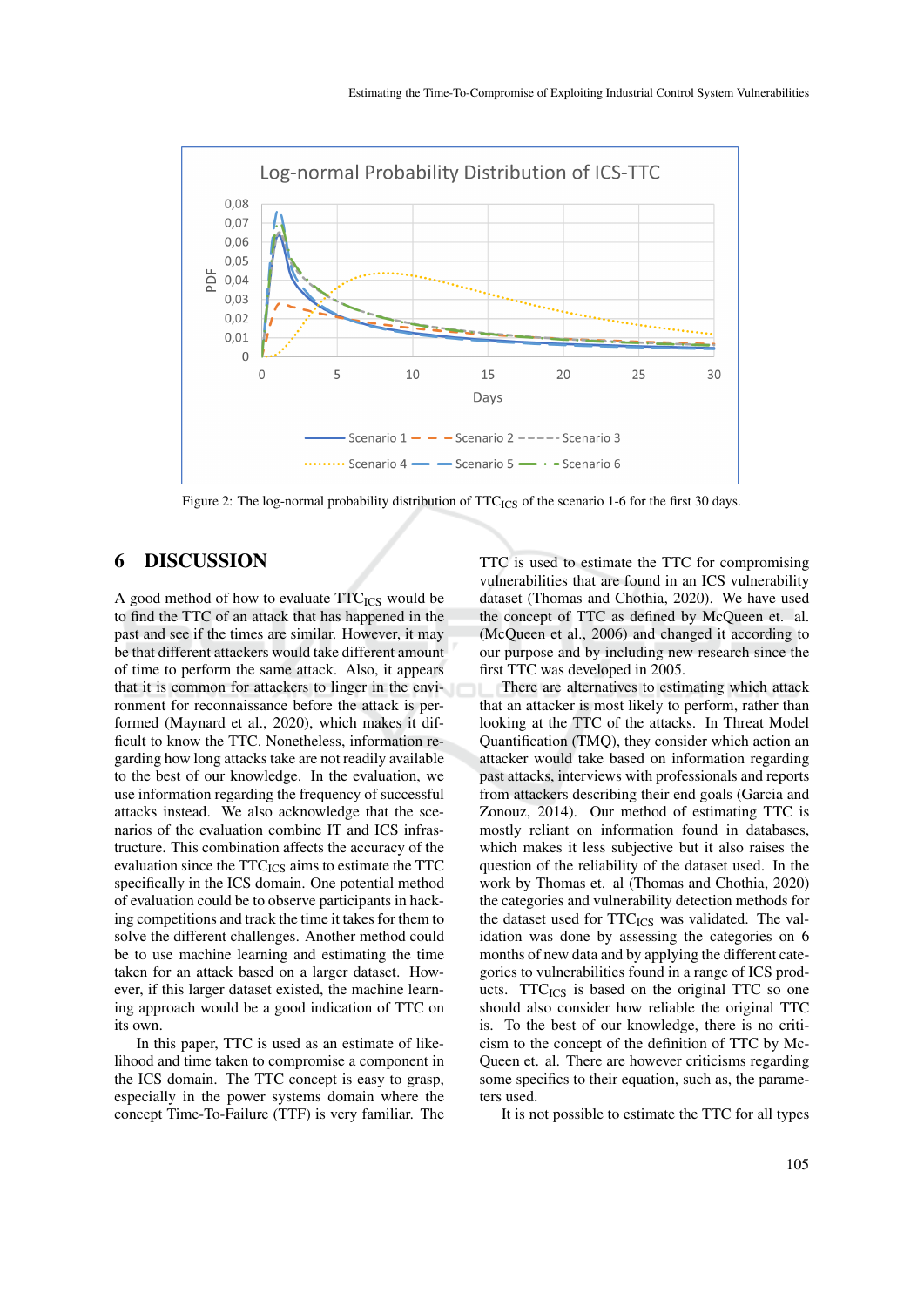of cyber attacks. For example, the attacks can be social engineering or bruteforcing attacks. These types of attacks do not exploit vulnerabilities found in databases. Using measurements, such as, TTC is also an oversimplification of the problem with estimating the probability or time taken for an attack since it it greatly dependent on the type of attack and to some extent luck. To acknowledge that the TTC is an estimate and we cannot be certain of an exact TTC, we suggest representing  $TTC_{\text{ICS}}$  as a log-normal probability distribution according to the work by Holm et. al. (Holm, 2014). By representing the estimated  $TTC<sub>ICS</sub>$  values for the different skill levels as a lognormal probability distribution we are able to add uncertainty to the result instead of representing it as a fixed value. We choose to consider zero-day attacks as part of process 3 because even if an attacker for example bought a readily available and previously unknown exploit, the work to create it would still be estimated by process 3. In this way, the estimate would take both the exploit developer and the exploit executor time into consideration. Parameters that could potentially be added to calculate TTC is number of open ports, how often the software is patched, does the engineers have security training et cetera. We do not take this parameters into consideration in this article but consider these additions as part of future work since they are related to configurations and the environment of specific ICS systems.

Since the  $TTC_{ICS}$  is reliant on the ICS vulnerability dataset (Thomas and Chothia, 2020), future work includes creating a tool to automatically include information from the dataset so that the estimated  $TTC_{ICS}$ value is dynamic and automatically updates if there are any changes in the dataset. Regarding the drawbacks of Metasploit for exploit information, future work could include a solution to this problem. Some exploits include the CVE that it exploits, which would make it possible to match all CVEs in the ICS Vulnerability Dataset to all exploits for that CVE and thereby extracting a list of exploits.

### ACKNOWLEDGEMENTS

This research was funded by Swedish Centre for Smart Grids and Energy Storage (SweGRIDS) and the centre for Resilient Information and Control Systems (RICS).

### REFERENCES

- Ablon, L. and Bogart, A. (2017). *Zero Days, Thousands of Nights: The Life and Times of Zero-Day Vulnerabilities and Their Exploits*. RAND Corporation, Santa Monica, CA.
- Andreeva, O., Gordeychik, S., Gritsai, G., Kochetova, O., Potseluevskaya, E., Sidorova, S. I., and Timorin, A. A. (2017). Industrial control systems vulnerabilities statistics. https://media.kasperskycontenthub. com/wp-content/uploads/sites/43/2016/07/07190426/ KL REPORT ICS Statistic vulnerabilities.pdf.
- Ashcraft, J., Zafra, D. K., and Brubaker, N. (2020). Threat research. https://www.fireeye.com/blog/threatresearch/2020/03/monitoring-ics-cyber-operationtools-and-software-exploit-modules.html.
- Baines, J. (2021). Whitepaper: Examining ics/ot exploits: Findings from more than a decade of data. Technical report, Dragos, Inc.
- FIRST (2021). Common vulnerability scoring system sig.
- Garcia, L. and Zonouz, S. (2014). Tmq: Threat model quantification in smart grid critical infrastructures. In *2014 IEEE International Conference on Smart Grid Communications (SmartGridComm)*, pages 584–589.
- Holm, H. (2014). A large-scale study of the time required to compromise a computer system. *IEEE Transactions on Dependable and Secure Computing*, 11(1):2–15.
- Johnson, P., Gorton, D., Robert, L., and Ekstedt, M. (2016). Time between vulnerability disclosures: A measure of software product vulnerability. *Computers & Security*, 62.
- Jonsson, E. and Olovsson, T. (1997). A quantitative model of the security intrusion process based on attacker behavior. *IEEE Transactions on Software Engineering*, 23(4):235–245.
- Leversage, D. J. and Byres, E. J. (2008). Estimating a system's mean time-to-compromise. *IEEE Security Privacy*, 6(1):52–60.
- Major, J. (2002). Advanced techniques for modeling terrorism risk. *The Journal of Risk Finance*, 4:15–24.
- Mavroeidis, V., Hohimer, R., Casey, T., and Josang, A. (2021). Threat actor type inference and characterization within cyber threat intelligence.
- Maynard, P., Mclaughlin, K., and Sezer, S. (2020). Decomposition and sequential-and analysis of known cyber-attacks on critical infrastructure control systems. *Journal of Cybersecurity*, 6.
- McQueen, M. A., Boyer, W. F., Flynn, M. A., and Beitel, G. A. (2006). Time-to-compromise model for cyber risk reduction estimation. In Gollmann, D., Massacci, F., and Yautsiukhin, A., editors, *Quality of Protection*, pages 49–64, Boston, MA. Springer US.
- Metasploit (2021). The world's most used penetration testing framework.
- Mission Support Center, I. N. L. (2017). Cyber threat and vulnerability analysis of the u.s. electric sector, mission support center analysis report. https://www.osti.gov/servlets/purl/1337873.
- NIST (2021). General information. https://nvd.nist.gov/general.